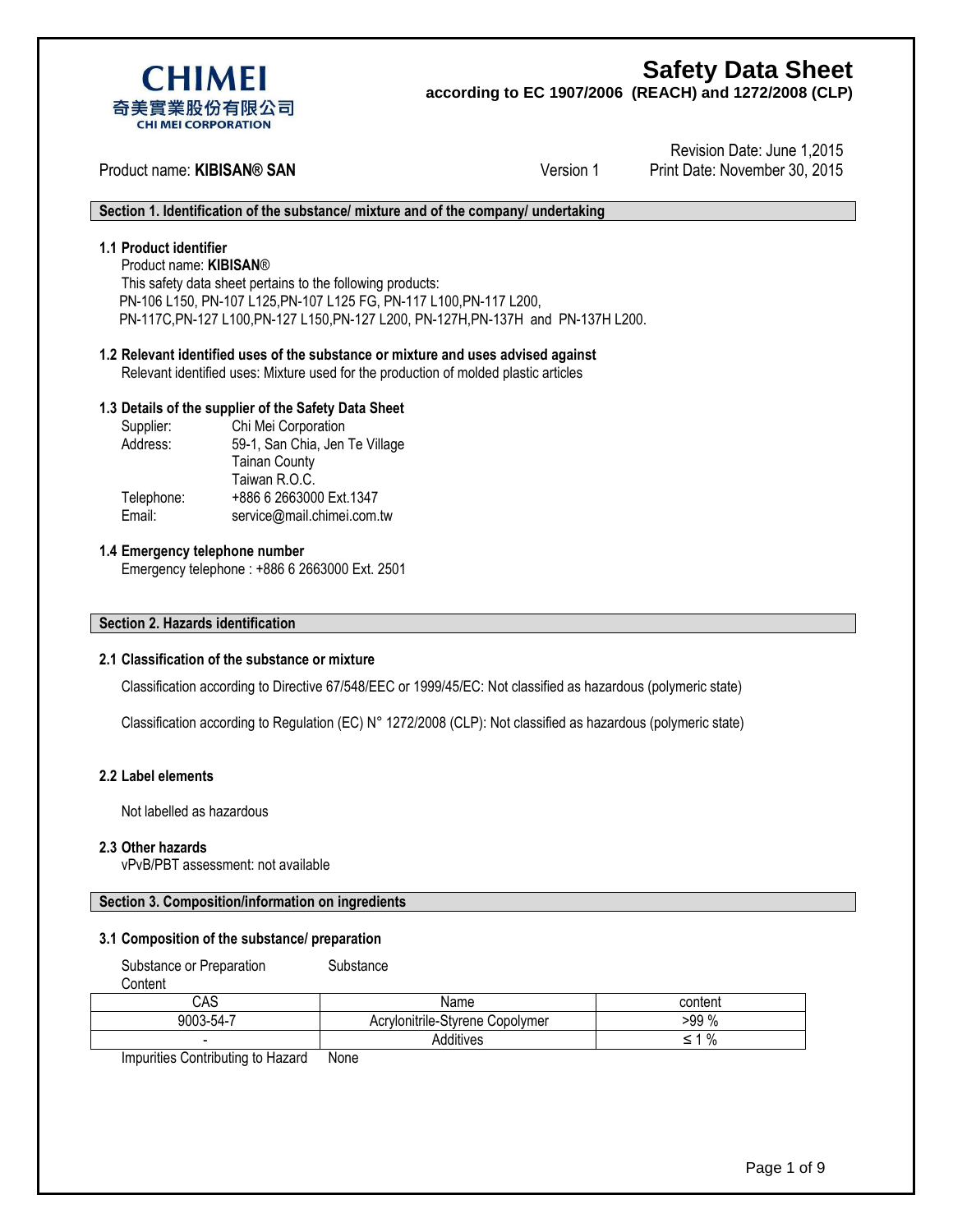

**according to EC 1907/2006 (REACH) and 1272/2008 (CLP)**

#### Product name: **KIBISAN® SAN** Version 1

```
Revision Date: June 1,2015
Print Date: November 30, 2015
```
**3.2 Additional information:** 

Reach Info:

|               | Registration No.      |
|---------------|-----------------------|
| Acrylonitrile | 01-2119474195-34-0045 |
|               | 01-2119457861-32-0006 |
|               | 01-2119457861-32-0007 |
| Styrene       | 01-2119457861-32-0057 |
|               | 01-2119457861-32-0065 |
|               | 01-2119457861-32-0081 |

#### **3.3 For full text of R- and H-phrases:** see section 16

#### **Section 4. First-aid measures**

#### **4.1 Description of first aid measures**

General notes: Remove affected persons from the danger area, at the same time ensuring your own safety. Remove all contaminated clothing immediately

Following inhalation: In case of gases evolving from melted resin, move subject to fresh air. Treat symptomatically

Following skin contact: In case of pellets or powder, wash with water. In case of smelt, wash affected skin area and clothing with plenty of (soap and) water. Seek medical advice

Following eye contact: In case of pellets or powder, flush with plenty of water for at least 15 minutes. Seek medical advice if any dust particles still remain.

In case of gases evolving from melted resin of high temperature, flush with plenty of water for at least 15 minutes. Seek medical advice if necessary

Following ingestion: Induce vomiting. Rinse mouth with water. Seek medical advice if necessary

Self-protection of the first aider: -

#### **4.2 Most important symptoms & effects both acute & delayed**

Dust: Skin irritation, eye irritations and redness

#### **4.3 Indication of any immediate medical attention and special treatment needed:** -

#### **Section 5. Fire-fighting measures**

#### **5.1 Extinguishing media**

Suitable extinguishing agents: Water, foam, dry chemical powder

For safety reasons unsuitable extinguishing agents: -

#### **5.2 Special hazards arising from the substance or mixture:** -

#### **5.3 Advice for firefighters**

Protective equipment: Self-contained breathing apparatus Further measures: -

#### **5.4 Additional information:** -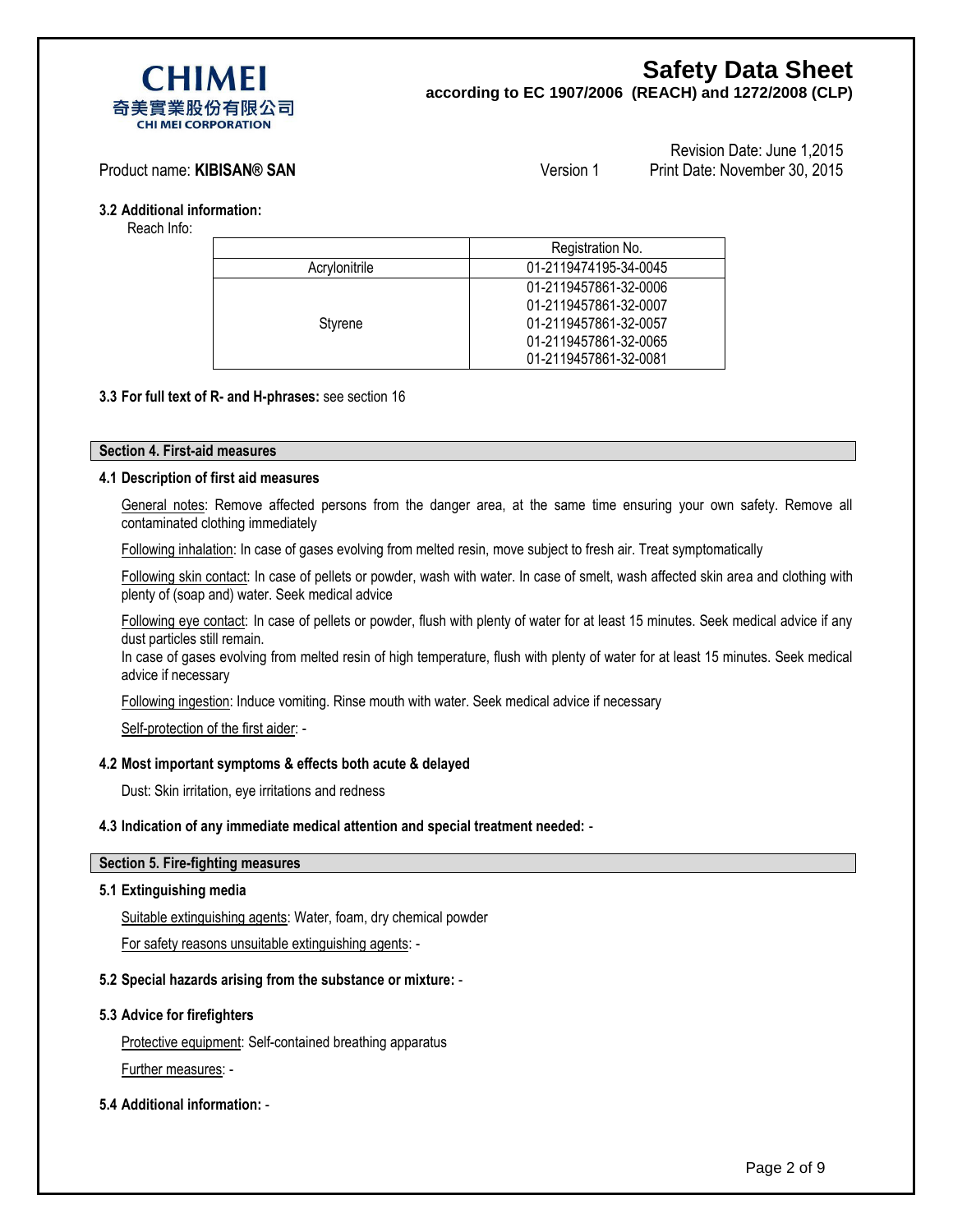

**according to EC 1907/2006 (REACH) and 1272/2008 (CLP)**

Product name: **KIBISAN® SAN** Version 1

Revision Date: June 1,2015 Print Date: November 30, 2015

#### **Section 6. Accidental release measures**

**6.1 Personal precautions, protective equipment & emergency procedures**

Pellets or powder remained on ground may cause slipping Wear protective equipment Ensure adequate ventilation Keep away from ignition sources Keep unprotected persons away

#### **6.2 Environmental precautions**

Gather pellets and powder thoroughly to avoid birds or fishes taking from draining water. Do not allow product to reach sewage system or water bodies. Inform respective authorities in case product reaches water, sewage system or soil

#### **6.3 Methods and material for containment and cleaning up**

Recovery if not contaminated or disposal

#### **6.4 Reference to other sections**

See Section 7 for information on safe handling. See Section 8 for information on personal protection equipment.

#### **Section 7. Handling and storage**

#### **7.1 Precautions for safe handling**

#### Protective measures: -

Measures to prevent fire: Prevent from fire around handling area

Measures to prevent aerosol and dust generation: maintain good housekeeping standards to prevent accumulation of dust. To avoid dust explosion resulting from the existence of powder, electrostatics eliminators and grounding should be fixed to such equipment as air transferring pipes, bag filters and hoppers. Use electrically conductive filters for bag filters.

Measures to protect the environment: -

Advice on general occupational hygiene: -

#### **7.2 Conditions for safe storage, including any incompatibilities**

Technical measures and storage conditions: Keep the material at a cool dry place. Protect from direct sunlight, rain and violent temperature fluctuation. Fire is inhibited around storage area.

Requirements for storage rooms and vessels: -

Suitable materials and coating: -

Unsuitable materials or coatings: -

Further information on storage conditions: -

#### **7.3 Specific end use(s)**

Recommendations: -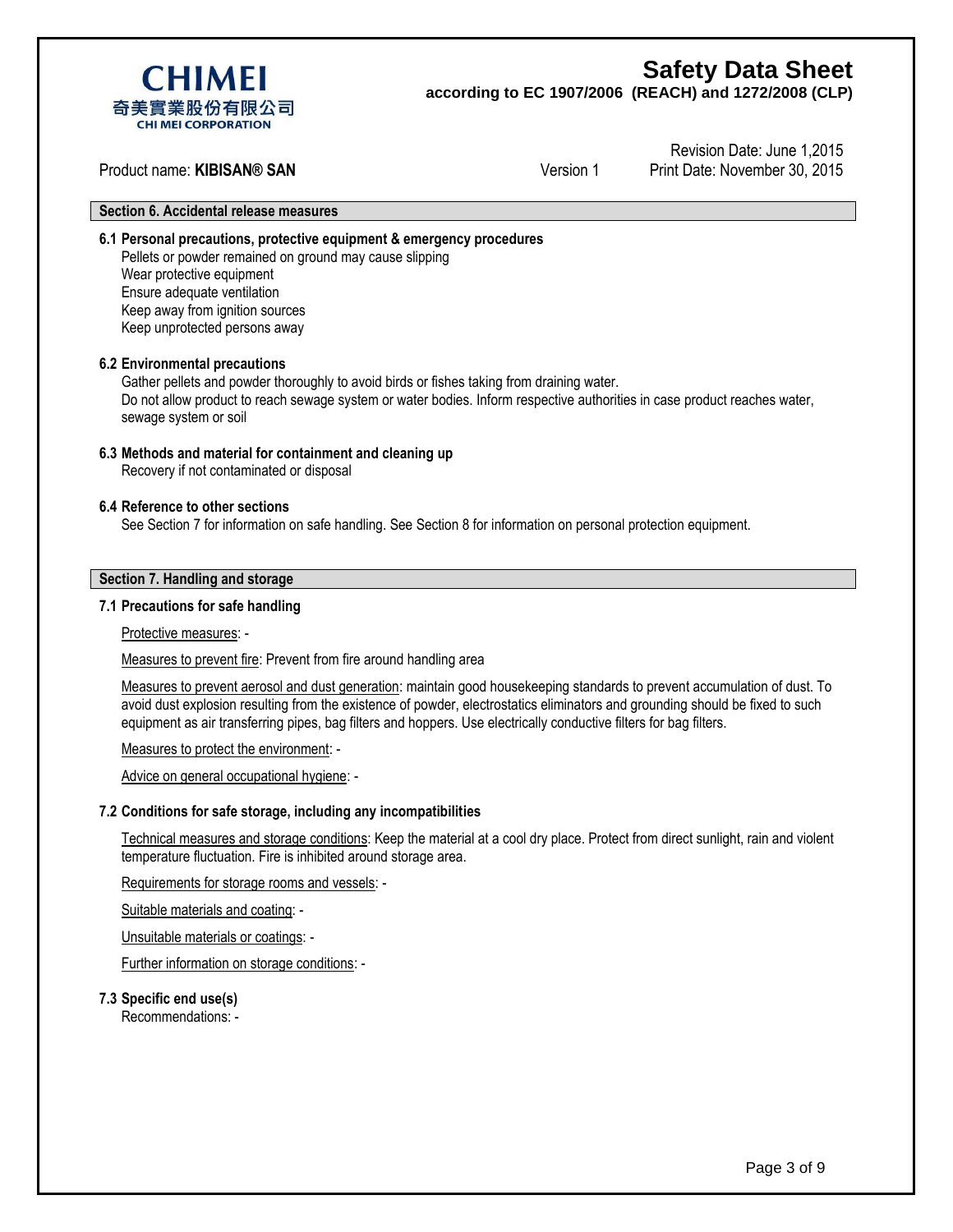

**according to EC 1907/2006 (REACH) and 1272/2008 (CLP)**

Product name: **KIBISAN® SAN** Version 1

Revision Date: June 1,2015 Print Date: November 30, 2015

#### **Section 8. Exposure controls/personal protection**

#### **8.1 Control parameters**

Exposure limits : None established

#### **8.2 Exposure control**

Appropriate engineering controls: Install eyes washer and shower in the place of operation. Provide local exhaust ventilation system. Ensure compliance with applicable exposure limits

Personal protection:

- Respiratory protection: Wear masks for cleaning molding machines
- Hand protection: Heat-insulting gloves when handling molten form
- Eye protection: Wear safety glasses for general purpose. Wear chemical goggles for cleaning molding machines
- Skin and body protection: Gloves necessary for handling melted resin
- Hygiene measures: Wash hands after handling

#### **8.3 Environmental exposure controls**

Product related measures to prevent exposure: None specific Instruction measures to prevent exposure: None specific Organizational measures to prevent exposure: None specific Technical measures to prevent exposure: None specific Environmental exposure controls: Do not allow product to reach sewage system or water bodies

#### **Section 9. Physical and chemical properties**

#### **9.1 Information on basic physical and chemical properties**

| Appearance                                   | Pellet                                                                      |
|----------------------------------------------|-----------------------------------------------------------------------------|
| Odour                                        | Very slight sweet aromatic                                                  |
| Colour                                       | Transparent                                                                 |
| Odour threshold                              | Not Established                                                             |
| pН                                           | Not applicable                                                              |
| Melting point / freezing point               | $93 \sim 110^{\circ}$ C (200 ~ 230°F)                                       |
| Initial boiling point and boiling range      | Not applicable                                                              |
| Flash point                                  | $>400 \frac{1}{C}$                                                          |
| Evaporation rate                             | Not applicable (Butyl acetate = 1)                                          |
| Flammability (solid, gas)                    | Not available                                                               |
| Upper/lower flammability or explosive limits | Not applicable                                                              |
| Vapour pressure                              | Not applicable                                                              |
| Vapour density                               | Not applicable                                                              |
| Specific gravity                             | Approx. 1.06 kg/m3                                                          |
| <b>Bulk density</b>                          | Approx. 300-450 kg/m3                                                       |
| Solubility in water                          | Insoluble                                                                   |
| Solubility (non aqueous)                     | Benzene, Acetone, Methyl Ethyl Ketone(MEK), and Dimethyl<br>formamide (DMF) |
| Auto-ignition temperature                    | No self-igniting                                                            |
| Decomposition temperature                    | >300 °C                                                                     |
| Viscositv                                    | Not applicable                                                              |
| <b>Explosive properties</b>                  | Not explosive                                                               |
| Oxidizing properties                         | Not oxidizing                                                               |
|                                              |                                                                             |

#### **9.2 Other safety information:** -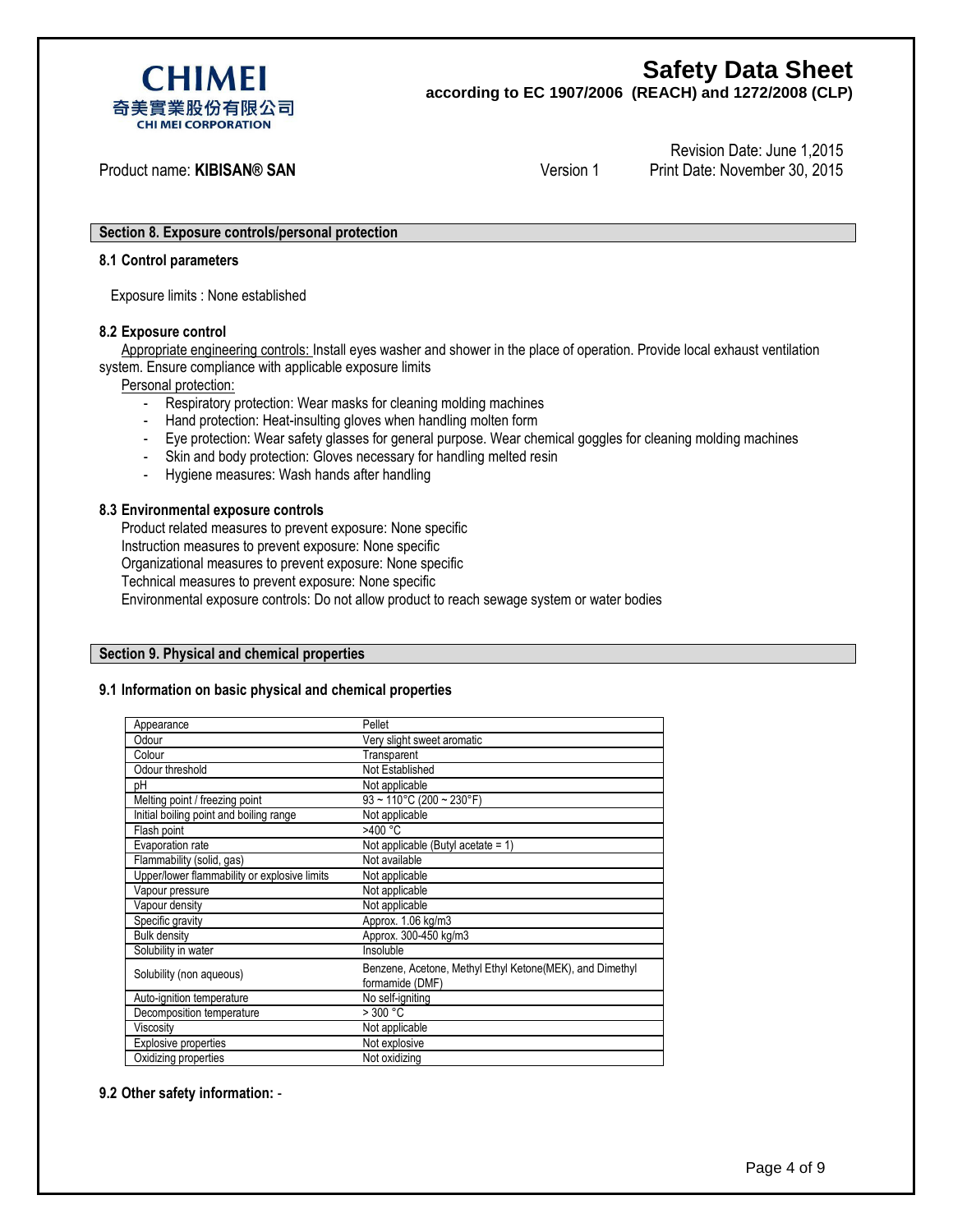**according to EC 1907/2006 (REACH) and 1272/2008 (CLP)**



Product name: **KIBISAN® SAN** Version 1

Revision Date: June 1,2015 Print Date: November 30, 2015

### **Section 10. Stability and reactivity**

- **10.1 Reactivity:** Non-reactive under normal handling and storage conditions
- **10.2 Chemical stability:** Stable under normal handling and storage conditions
- **10.3 Possible hazardous reaction:** -
- **10.4 Conditions to avoid:** Avoid excessive heat, flames and all sources of ignition
- **10.5 Incompatible materials:** not applicable
- **10.6 Hazardous decomposition products:** not applicable

#### **Section 11. Toxicological information**

#### **11.1 Information on toxicological effects**

#### Toxicological effects:

- Acute toxicity (oral): Lack of data.
- Acute toxicity (dermal): Lack of data.
- Acute toxicity (inhalative): Lack of data.
- Skin corrosion/irritation: Lack of data. May cause irritations.
- Eye damage/irritation: Lack of data. May cause irritations.
- Sensitisation to the respiratory tract: Lack of data. Not to be expected
- Skin sensitisation: Lack of data. Not to be expected
- Germ cell mutagenicity/Genotoxicity: Lack of data. Not to be expected
- Carcinogenicity: Lack of data. Not to be expected
- Reproductive toxicity: Lack of data. Not to be expected
- Effects on or via lactation: Lack of data.
- Specific target organ toxicity (single exposure): Lack of data.
- Dusts: Irritating to eyes, respiratory system and skin.
- Specific target organ toxicity (repeated exposure): Lack of data.

#### Other information

#### Styrene:

- Harmful if inhaled. Causes damage to organs through prolonged or repeated exposure.
- lung damages
- May be fatal if swallowed and enters airways.
- Causes serious eye irritation. Causes skin irritation.

#### Acrylonitrile:

- Toxic by inhalation, in contact with skin and if swallowed.
- May cause cancer. Suspected of damaging the unborn child.
- Causes skin irritation. May cause an allergic skin reaction. Causes serious eye
- damage.

#### Symptoms

- Dust:Can cause skin, eye and respiratory tract irritation.
- The melted product can cause severe burns.
- Thermal treatment, Processing:
- Irritating to eyes, respiratory system and skin.
- In case of ingestion: Swallowing may cause gastrointestinal irritation and pain of guts.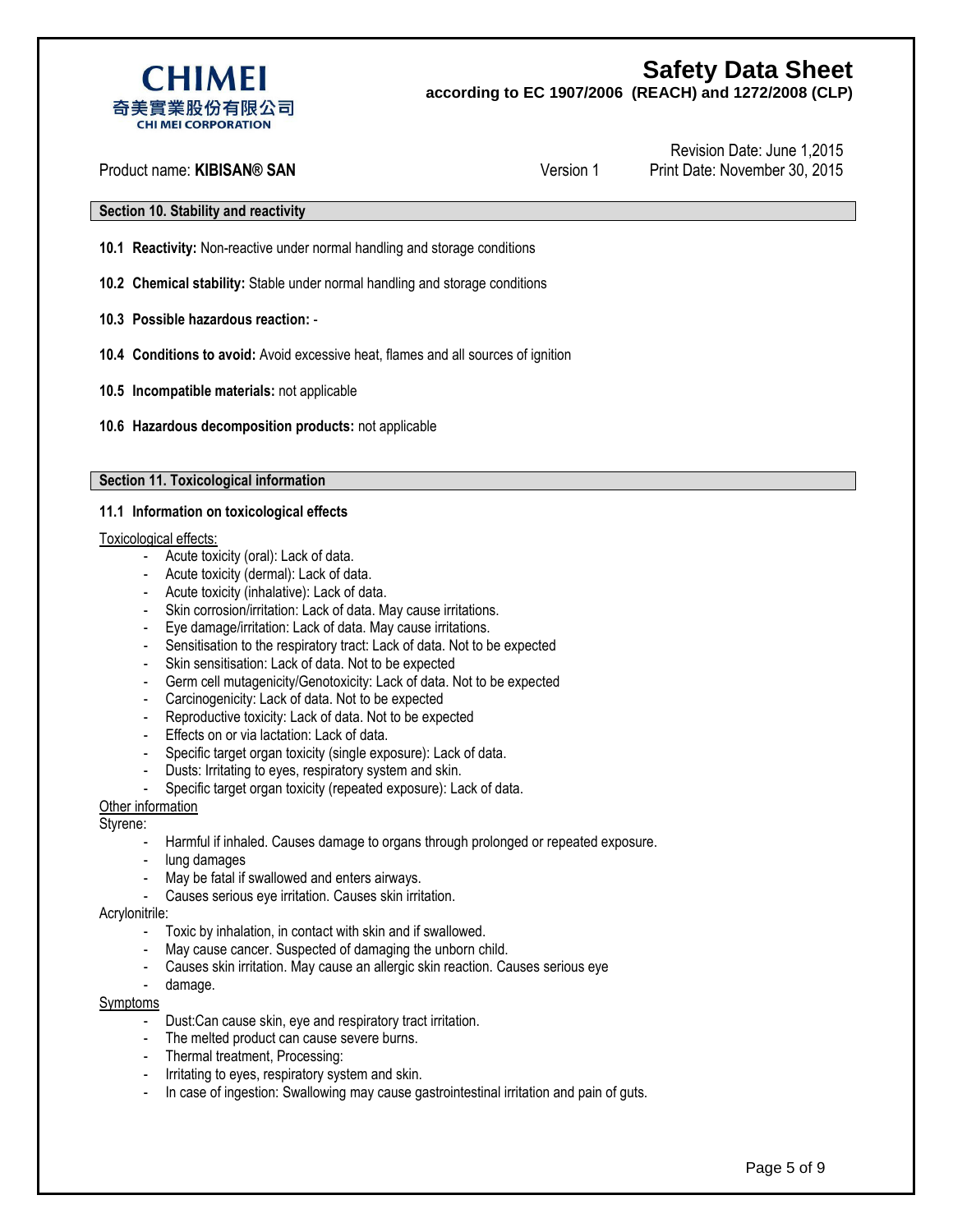

**according to EC 1907/2006 (REACH) and 1272/2008 (CLP)**

## Product name: **KIBISAN® SAN** Version 1

Revision Date: June 1,2015 Print Date: November 30, 2015

**Section 12. Ecological information**

#### **12.1 Toxicity**

| <b>Method</b>                                                                                                                                | <b>Results</b> | Reference |  |  |
|----------------------------------------------------------------------------------------------------------------------------------------------|----------------|-----------|--|--|
| Short-term aquatic toxicity                                                                                                                  |                |           |  |  |
| Based on available data on the constituents the classification criteria are not met                                                          |                |           |  |  |
| LC(50) <sub>mixture</sub> = 5.78 mg/l (additivity and summation method, toxicity information available for 92,5 % of the mixture)            |                |           |  |  |
| Long-term aquatic toxicity                                                                                                                   |                |           |  |  |
| Based on available data on the constituents the classification criteria are met and the mixture is therefore classified as Aquatic Chronic 1 |                |           |  |  |
| $\vert$ NOEC <sub>mixture</sub> = 0.0079 mg/l (additivity and summation method, toxicity information available for 78 % of the mixture)      |                |           |  |  |

#### **12.2 Persistence and degradability**

**Biodegradation**: Product is not readily biodegradable. **Effects in sewage plants**: In sewage treatment plants it may be separated mechanically.

#### **12.3 Bioaccumulative potential**

To avoid bioaccumulation plastics should not be disposed in the sea or in other water environments.

#### **12.4 Mobility in soil**

no data available

#### **12.5 Results PBT & vPvB assessment**

According to the revised Annex XIII of regulation (EC) 1907/2006 and (EC) 253/2011: No information available on the product as such

#### **12.5 Other adverse effects:**

General information: Do not allow to enter into ground-water, surface water or drains.

### **12.7 Additional information: -**

#### **Section 13. Disposal considerations**

#### **13.1 Waste treatment methods**

Product / Packaging disposal: Dispose in accordance with the current local regulations. Waste codes according to European Waste Catalogue: - Waste treatment-relevant information: Inadequate incineration may generate toxic gases such as CO, HCN, AN and SM Sewage disposal-relevant information: - Other disposal recommendations: -

## **Section 14. Transport information**

#### **ADR/RID**

- **14.1 UN number**
	- Not applicable
- **14.2 UN proper shipping name** Proper Shipping Name: NOT REGULATED
- **14.3 Transport hazard class(es)** Not applicable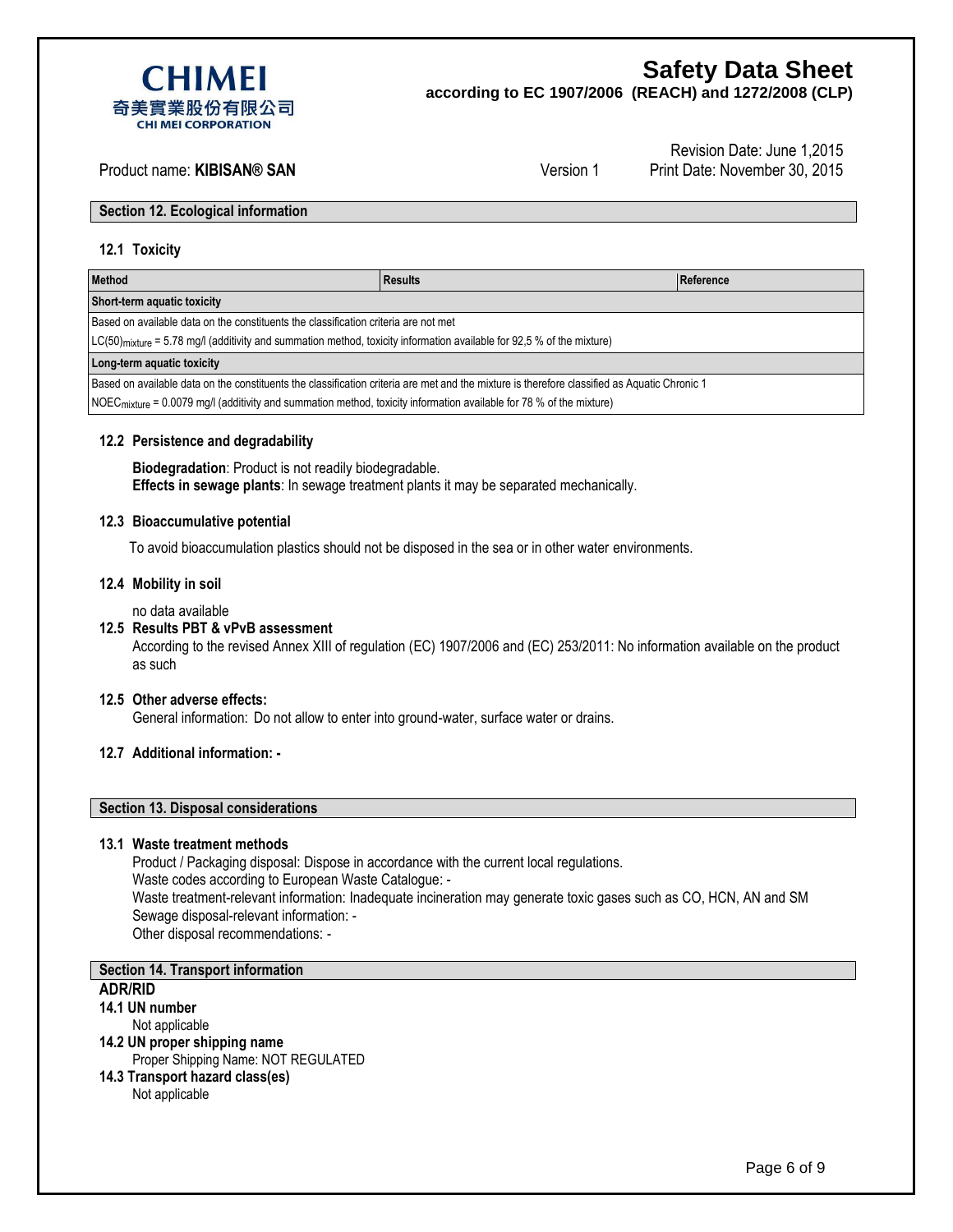

**according to EC 1907/2006 (REACH) and 1272/2008 (CLP)**

| Product name: KIBISAN® SAN                                                                                                                                                                                                                                                                                                                                                                                                                                                                                | Version 1 | Revision Date: June 1,2015<br>Print Date: November 30, 2015 |
|-----------------------------------------------------------------------------------------------------------------------------------------------------------------------------------------------------------------------------------------------------------------------------------------------------------------------------------------------------------------------------------------------------------------------------------------------------------------------------------------------------------|-----------|-------------------------------------------------------------|
| <b>14.4 Packing Group</b><br>Not applicable<br><b>14.5 Environmental hazards</b><br>Not considered environmentally hazardous based on available data<br>14.6 Special precautions for user<br>Special Provisions: no data available<br>Hazard identification No:no data available                                                                                                                                                                                                                          |           |                                                             |
| <b>ADNR / ADN</b><br>14.1 UN number<br>Not applicable<br>14.2 UN proper shipping name<br>Proper Shipping Name: NOT REGULATED<br>14.3 Transport hazard class(es)<br>Not applicable<br><b>14.4 Packing Group</b><br>Not applicable<br><b>14.5 Environmental hazards</b><br>Not considered environmentally hazardous based on available data<br>14.6 Special precautions for user<br>no data available                                                                                                       |           |                                                             |
| <b>IMDG</b><br>14.1 UN number<br>Not applicable<br>14.2 UN proper shipping name<br>Proper Shipping Name: NOT REGULATED<br>14.3 Transport hazard class(es)<br>Not applicable<br><b>14.4 Packing Group</b><br>Not applicable<br><b>14.5 Environmental hazards</b><br>Not considered environmentally hazardous based on available data<br>14.6 Special precautions for user<br>EMS Number: Not applicable<br>14.7 Transport in bulk according to Annex II of MARPOL 73/78 and the IBC Code<br>Not applicable |           |                                                             |
| <b>ICAO/IATA</b><br>14.1 UN number<br>Not applicable<br>14.2 UN proper shipping name<br>Proper Shipping Name: NOT REGULATED<br>14.3 Transport hazard class(es)<br>Not applicable<br>14.4 Packing Group<br>Not applicable<br><b>14.5 Environmental hazards</b><br>Not considered environmentally hazardous based on available data<br>14.6 Special precautions for user<br>no data available                                                                                                               |           |                                                             |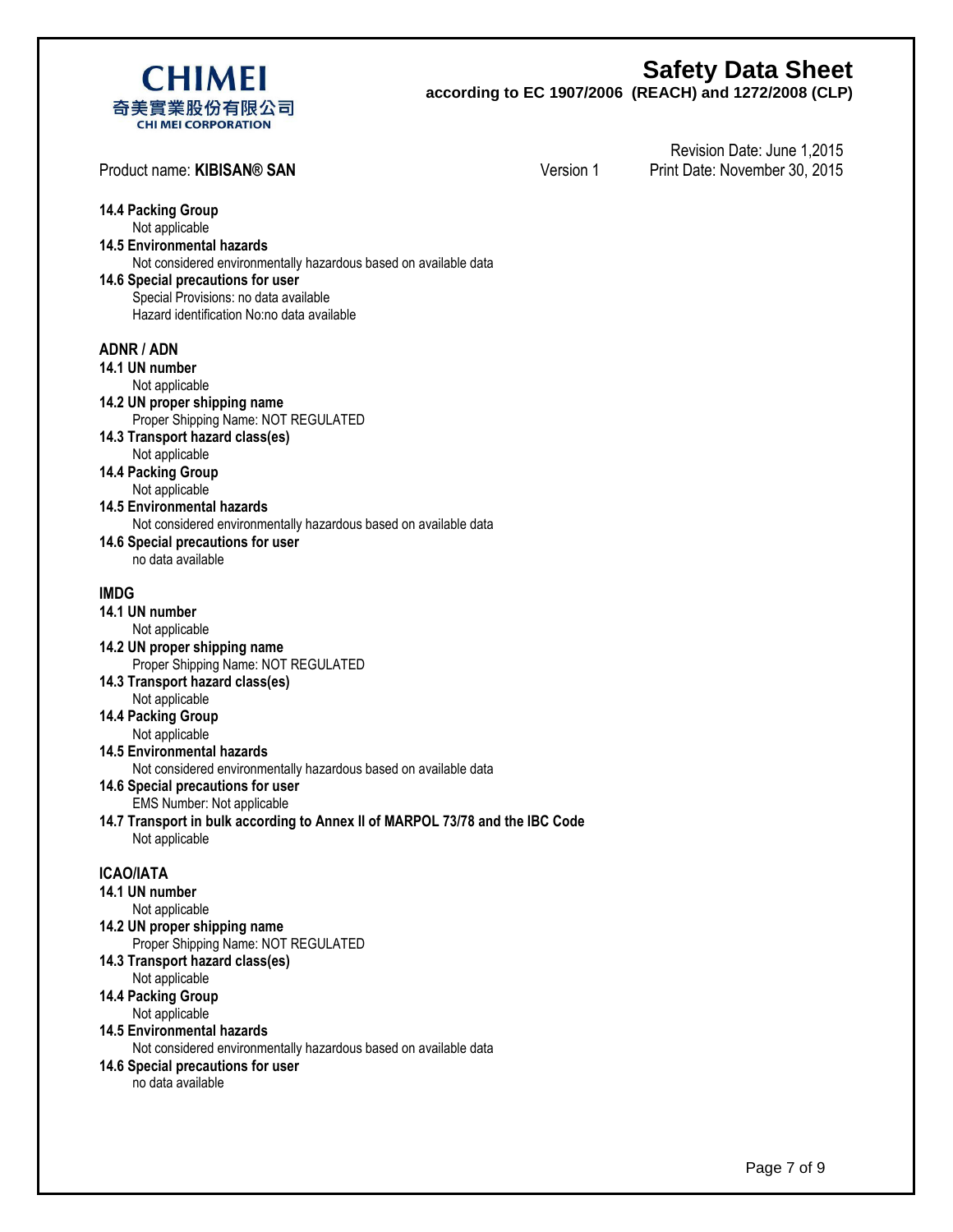

**according to EC 1907/2006 (REACH) and 1272/2008 (CLP)**



#### Product name: **KIBISAN® SAN** Version 1

Revision Date: June 1,2015 Print Date: November 30, 2015

**Section 15. Regulatory information**

### **15.1 Safety, health and environmental regulations /legislation specific for the substance or mixture** Authorization and / or restrictions on use: None

Other EU regulations: The following substances are under European Seveso regulation:

| bstance       | Seveso category | <b>Other Seveso categories</b> | <b>Seveso concentrations</b> | <b>Categories</b>                               |
|---------------|-----------------|--------------------------------|------------------------------|-------------------------------------------------|
| Acrylonitrile |                 | 9ii                            | $10\% \le C \le 20\%$        | ----------<br>--------------------------------- |
| Styrene       |                 |                                | $C \ge 12.5 \%$              |                                                 |

Other national regulations: -

#### **15.2 Chemical Safety Assessment**

For this substance a chemical safety assessment is not yet required.

#### **Section 16. Other information**

#### **16.1 Indication of changes**

Version 1: First issue according to Regulations (EC) 1907/2006 (REACH) & 1272/2008 (CLP)

#### **16.2 Abbreviations and acronyms**

| AGS         | Ausschuss für Gefahrstoffe                 | LoW            | List of Waste                                        |
|-------------|--------------------------------------------|----------------|------------------------------------------------------|
| AF          | <b>Assessment Factor</b>                   | <b>MARPOL</b>  | <b>MARine POLlution</b>                              |
| <b>BCF</b>  | <b>BioConcentration Factor</b>             | MIE            | Minimum Ignition Energy                              |
| CAS         | <b>Chemical Abstract Service</b>           | $N^{\circ}$ EC | European Commission number                           |
| <b>CMR</b>  | Carcinogenic, Mutagenic and Reprotoxic     | <b>NFPA</b>    | National Fire Protection Association                 |
| <b>CSR</b>  | <b>Chemical Safety Report</b>              | <b>NIOSH</b>   | National Institute of Occupational Safety and Health |
| <b>DFG</b>  | German Research Foundation                 | <b>NOEC</b>    | No Obseved Effect Concentration                      |
| <b>DNEL</b> | Derived No Effect Level                    | <b>NOELR</b>   | No Observed Effect Loading Rate                      |
| EC          | European Commission                        | OECD           | Organisation for Economic Co-operation               |
|             |                                            |                | and Development                                      |
| <b>EC50</b> | <b>Effective Concentration</b>             | OEL            | Occupational Exposure Limit                          |
|             | (required to induce a 50% effect)          |                |                                                      |
| <b>EEC</b>  | <b>European Economic Community</b>         | <b>OSHA</b>    | Occupational Safety and Health Administration        |
| <b>EWC</b>  | European Waste Cataloque Code              | <b>PBT</b>     | Persistant Bioaccumulable Toxique                    |
| <b>IDLH</b> | Immediately Dangerous to Life or Health    | <b>PNEC</b>    | Previsible Non Effect Concentration                  |
| <b>IBC</b>  | International Bulk Chemical                | QSAR           | Quantitative Structure-Activity Relationship         |
| Koc         | Soil/Water Partition Coefficient           | <b>STOT</b>    | Specific Target Organ Toxicity                       |
| Kow         | <b>Octanol/Water Partition Coefficient</b> | <b>TCLo</b>    | <b>Toxic Concentration Low</b>                       |
| LC50        | Lethal Concentration 50                    | TDLo           | <b>Toxic Dose Low</b>                                |
| LD50        | Lethal Dose 50                             | UN             | <b>United Nations</b>                                |
| LEL         | Lower Explosive Limit                      | <b>UVCB</b>    | Unknown or Variable Composition Complex              |
|             |                                            |                | Reaction Products, or Biological Materials           |
| LL100       | Lethal Loading                             | vPvB           | very Persistent, very Bioaccumulative                |
|             |                                            |                |                                                      |

#### **16.3 Key literature references and sources for data**

http://esis.jrc.ec.europa.eu/ <http://echa.europa.eu/> [http://gestis-en.itrust.de](http://gestis-en.itrust.de/)